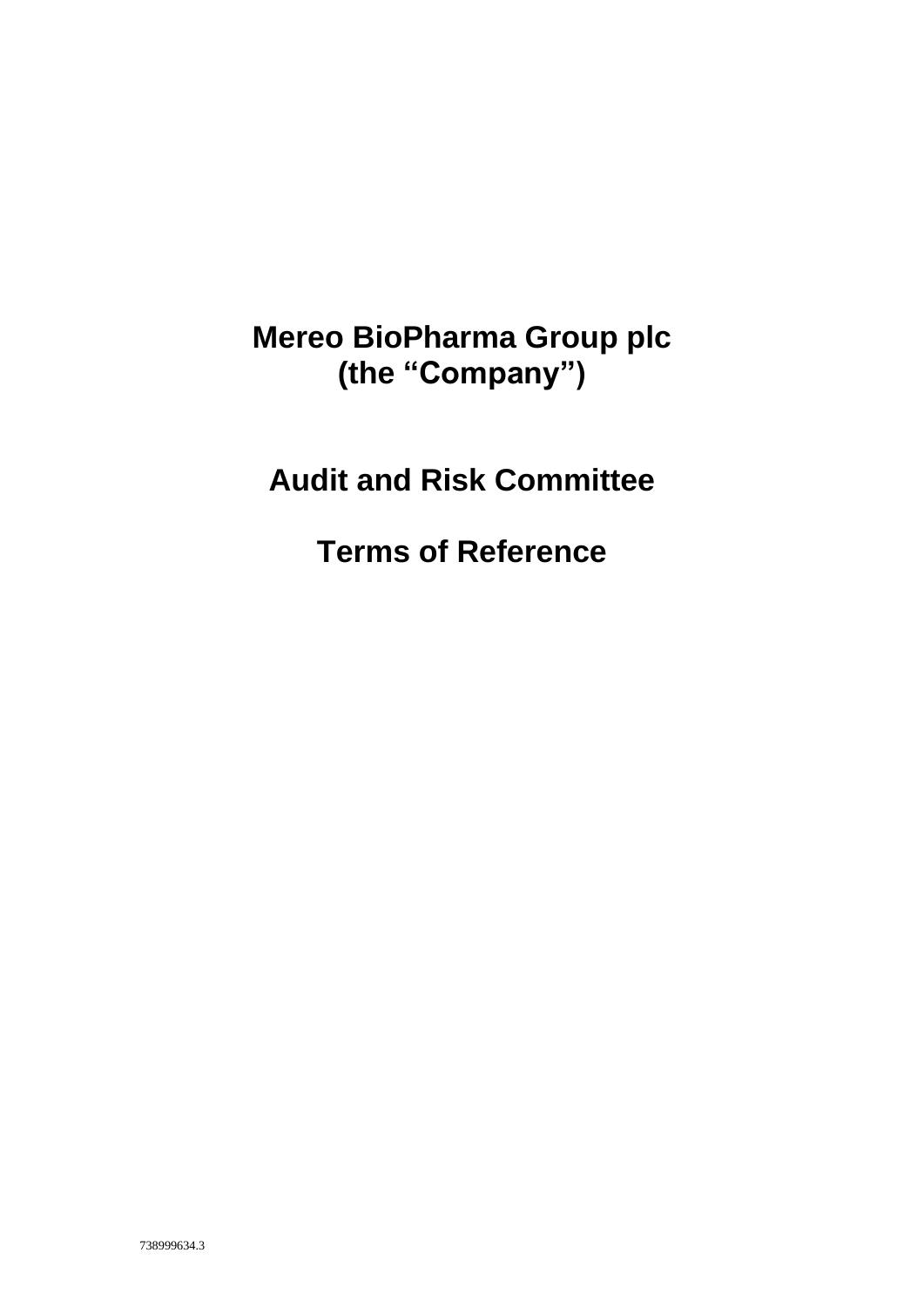## **Mereo BioPharma Group plc (the "Company")**

## **AUDIT AND RISK COMMITTEE TERMS OF REFERENCE**

Reference to "the Board" shall mean the board of directors.

Reference to "the Committee" shall mean the Audit Committee.

The Committee was established by the Board on 19 October 2015.

These terms of reference were amended on 4 April 2019, 30 September 2020, 3 December 2020 (effective 18 December 2020), 13 January 2021 and 29 March 2021.

\_\_\_\_\_\_\_\_\_\_\_\_\_\_\_\_\_\_\_\_\_\_\_\_\_\_\_\_\_\_\_\_\_\_\_\_\_\_\_\_\_\_\_\_\_\_\_\_\_\_\_\_\_\_\_\_\_\_\_\_\_\_

#### 1. **Membership**

- 1.1 Members of the Committee shall be appointed by the Board, on the recommendation of the nomination committee in consultation with the chairman of the Committee. The Committee shall be made up of at least three members.
- 1.2 Except as otherwise permitted by the applicable rules of The Nasdaq Stock Market LLC ("Nasdaq"), each member of the Committee shall be and "independent director" as defined under Rule 5605(a)(2) of Nasdaq, meet the criteria for independence set forth in Rule 10A-3(b)(1) under the Securities Exchange Act of 1934, as amended (subject to the exemptions provided in Rule 10A-3(c)), and not have participated in the preparation of the financial statements of the Company or any current subsidiary of the Company at any time during the past three years. Each member of the Committee must be able to read and understand fundamental financial statements, including the Company's balance sheet, income statement and cash flow statement, at the time of his or her appointment to the Committee. In addition, at least one member must have past employment experience in finance or accounting, requisite professional certification in accounting or any other comparable experience or background which results in the individual's financial sophistication, including being or having been a chief executive officer, chief financial officer or other senior officer with financial oversight responsibilities. Unless otherwise determined by the Board (in which case disclosure of such determination shall be made in the Company's annual report filed with the Securities and Exchange Commission ("SEC")), at least one member of the Audit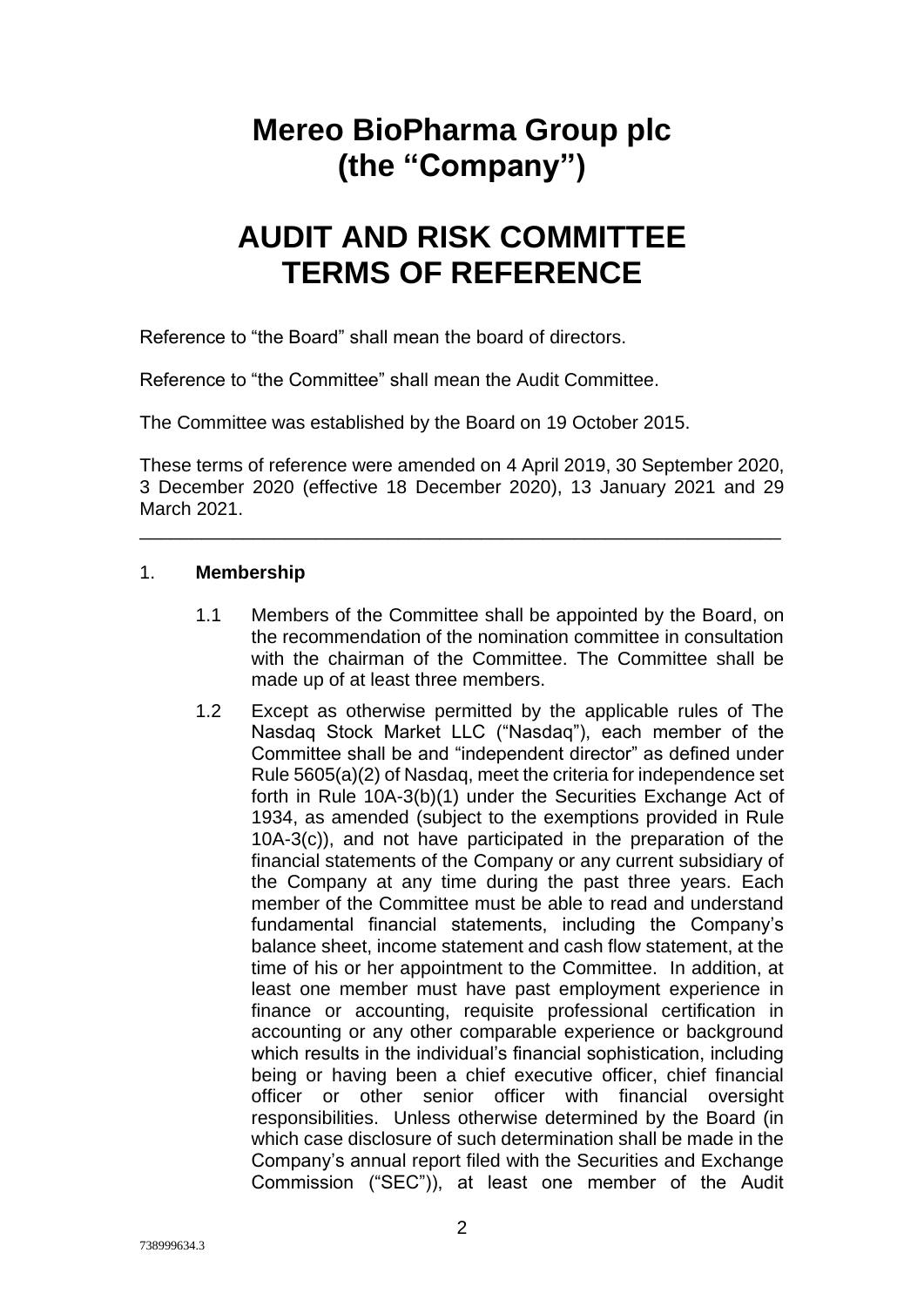Committee shall be an "audit committee financial expert" (as defined by applicable SEC rules). A director who qualifies as an "audit committee financial expert" under Section 407 of the Sarbanes-Oxley Act of 2002, is presumed to meet the financial sophistication requirement. The chairman of the Board shall not be a member of the Committee.

- 1.3 The compensation of the Committee members shall be as determined by the Board. No member of the Committee may receive, directly or indirectly, any consulting, advisory or other compensatory fee from the Company or any of its subsidiaries, other than fees paid in his or her capacity as a member of the Board or of a committee of the Board.
- 1.4 Only members of the Committee have the right to attend Committee meetings. However, other individuals (where applicable) such as the chairman of the Board, chief executive officer, chief financial officer, other executives, other directors, the heads of risk, compliance and internal audit and representatives from the finance function may be invited to attend all or part of any meeting as and when appropriate.
- 1.5 The independent auditors of the Company and the finance director should be invited to attend meetings of the Committee on a regular basis.
- 1.6 Appointments to the Committee shall be for a period of up to three years which may be extended for further periods of up to three years, so long as members continue to meet the requirements specified in paragraph 1.2 herein.
- 1.7 The Board shall appoint the Committee chairman who shall be an independent non-executive director. In the absence of the Committee chairman and/or an appointed deputy, the remaining members present shall elect one of themselves to chair the meeting.
- 1.8 Each member of the Committee shall disclose to the Committee:
	- a) Any personal financial interest in any matter to be decided by the Committee (other than as a shareholder);
	- b) Any potential conflict of interest arising from a cross directorship; and

Any such member shall abstain from voting on resolutions of the Committee in relation to which such interests exist and from participating in the discussions regarding such resolutions and (if so requested by the Board) shall resign from the Committee.

1.9 The members of the Committee shall be set out in the annual report of the Company.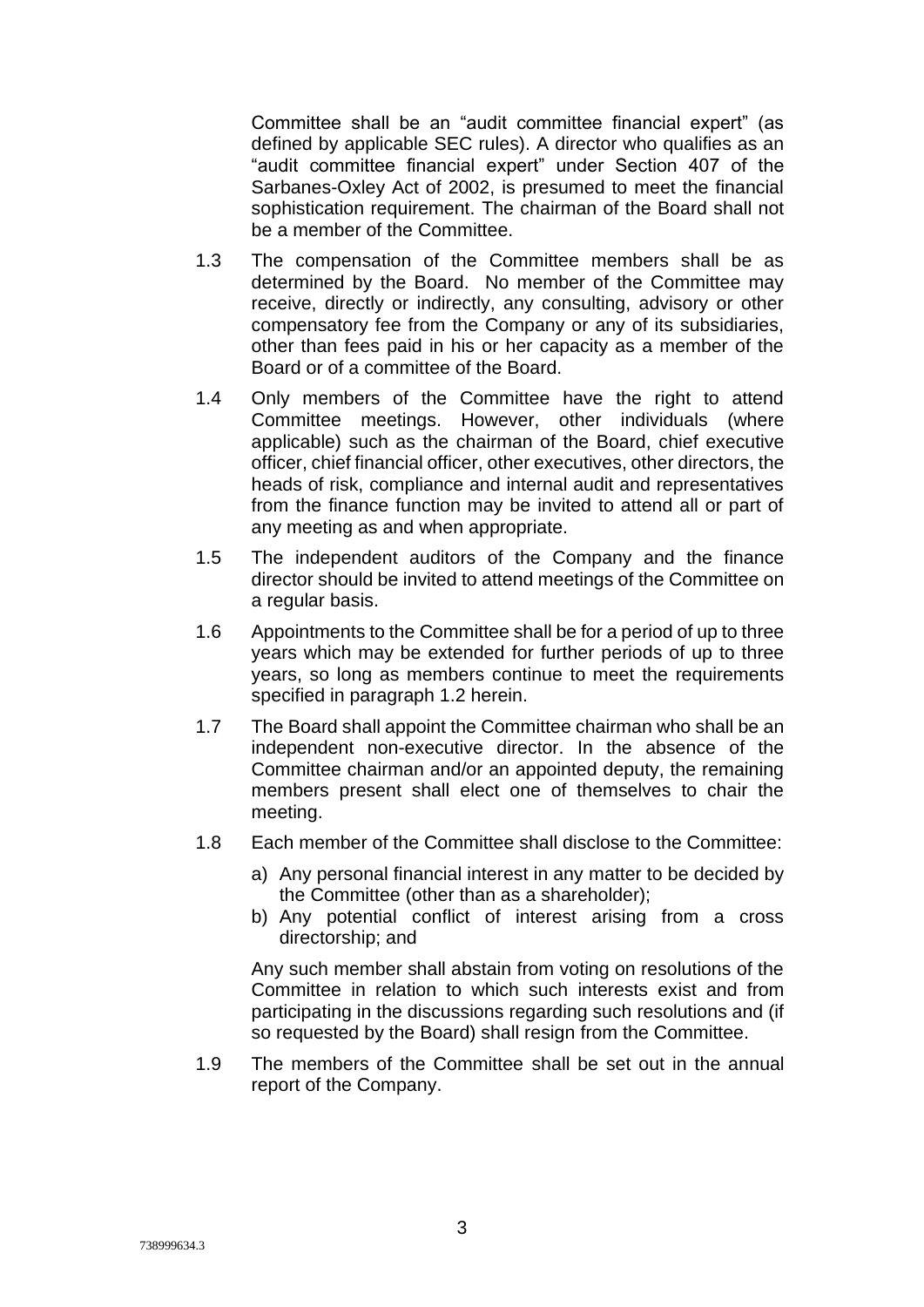## 2. **Secretary**

The company secretary or their nominee shall act as the secretary of the Committee. The company secretary shall ensure that the Committee receives information and papers in a timely manner to enable full and proper consideration to be given to issues.

## 3. **Quorum**

The quorum necessary for the transaction of business shall be two members. A duly convened meeting of the Committee at which a quorum is present shall be competent to exercise all or any of the authorities, powers and discretions vested in or exercisable by the Committee.

## 4. **Frequency of Meetings**

The Committee shall meet at least three times a year to coincide with key dates within the financial reporting and audit cycle and otherwise as any of the Committee members shall require. A meeting shall be held as soon as reasonably practicable upon a request for such a meeting by the Company's independent auditors. The Committee shall periodically meet separately with: (i) the independent auditor of the Company, (ii) Company management and (iii) the Company's internal auditors, if any.

## 5. **Notice of Meetings**

- 5.1 Meetings of the Committee shall be summoned by the secretary of the Committee at the request of any of its members or at the request of the external audit lead partner.
- 5.2 Unless otherwise agreed, notice of each meeting confirming the venue, time and date together with an agenda of items to be discussed, shall be forwarded to each member of the Committee, any other person required to attend, all other non-executive directors and Directors, no later than three working days before the date of the meeting. Supporting papers shall be sent to Committee members and to other attendees, as appropriate, so as to allow a reasonable period of time (at the discretion of the Committee chairman) for the attendees to review the papers in advance.

## 6. **Minutes of Meetings**

- 6.1 The secretary shall minute the proceedings and resolutions of all meetings of the Committee, including recording the names of those present and in attendance.
- 6.2 The secretary shall ascertain, at the beginning of each meeting, the existence of any conflicts of interest and minute them accordingly.
- 6.3 Draft minutes of Committee meetings shall be circulated promptly after the meeting to all members of the Committee and, once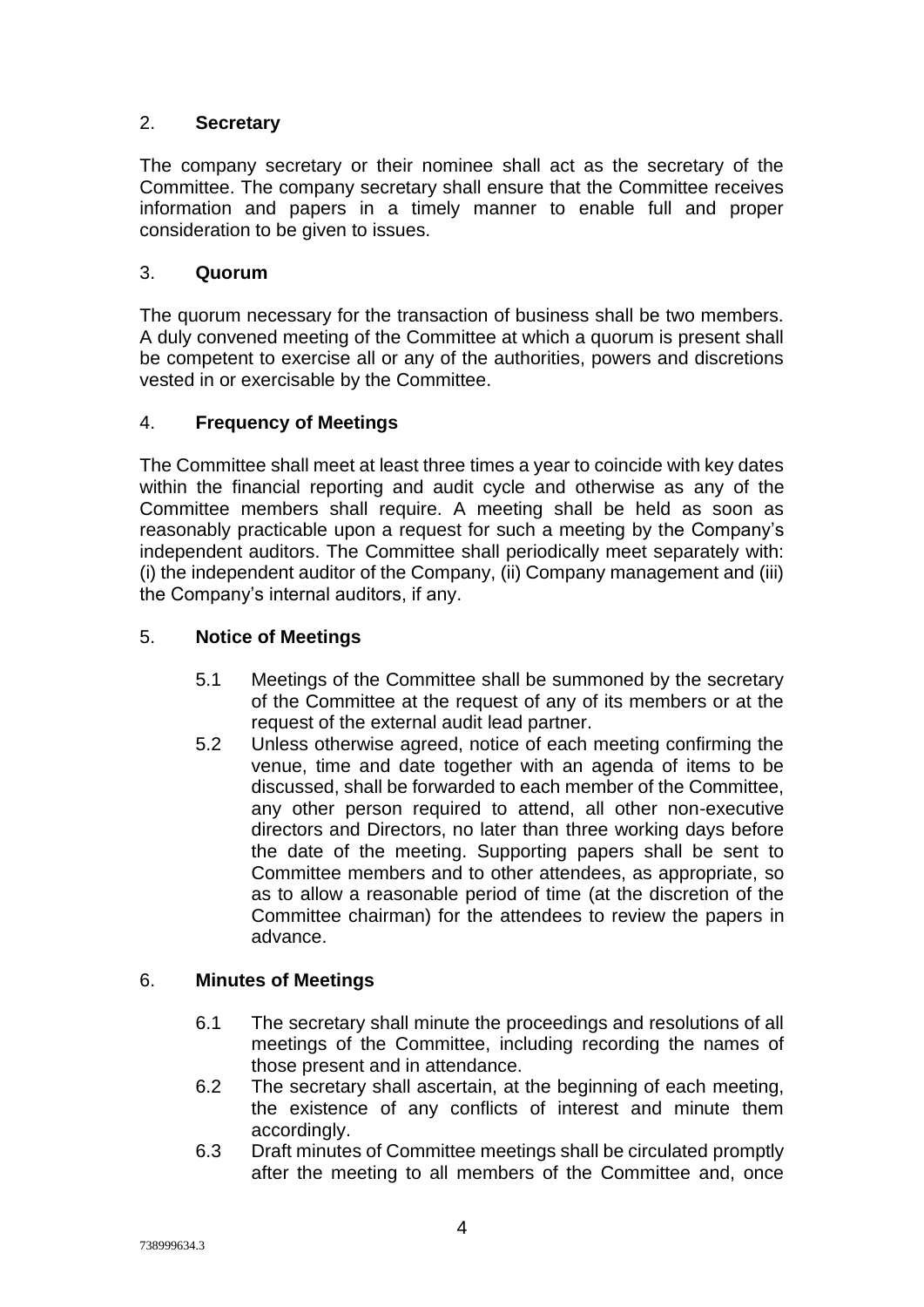agreed, to all members of the Board, unless it would be inappropriate to do so in the opinion of the Committee chairman.

#### 7. **Annual general meeting**

The Committee chairman should attend the annual general meeting to answer shareholders' questions on the Committee's activities.

#### 8. **Duties**

The Committee should carry out the duties below for the parent company, any major subsidiary undertakings and the group (where applicable) as a whole, as appropriate.

#### 8.1 **Financial Reporting**

- 8.1.1 The Committee shall monitor the integrity of the financial statements of the Company, including its annual and halfyearly reports, interim management statements, and any other formal announcement relating to its financial performance, reviewing and discussing the financial statements with the Company's management and independent auditor, and reviewing and reporting to the Board on significant financial reporting issues and judgements which the financial statements contain having regard to matters communicated to it by the independent auditor.
- 8.1.2 The Committee shall review and challenge where necessary:
	- 8.1.2.1 The consistency of, and any changes to, significant accounting policies both on a year-on-year basis and across the Company;
	- 8.1.2.2 The methods used to account for significant or unusual transactions where different approaches are possible;
	- 8.1.2.3 Whether the Company has followed appropriate accounting standards and made appropriate estimates and judgements, taking into account the views of the external auditor;
	- 8.1.2.4 The clarity and completeness of disclosure in the Company's financial reports and the context in which statements are made; and
	- 8.1.2.5 All material information presented with the financial statements such as the operating and financial review.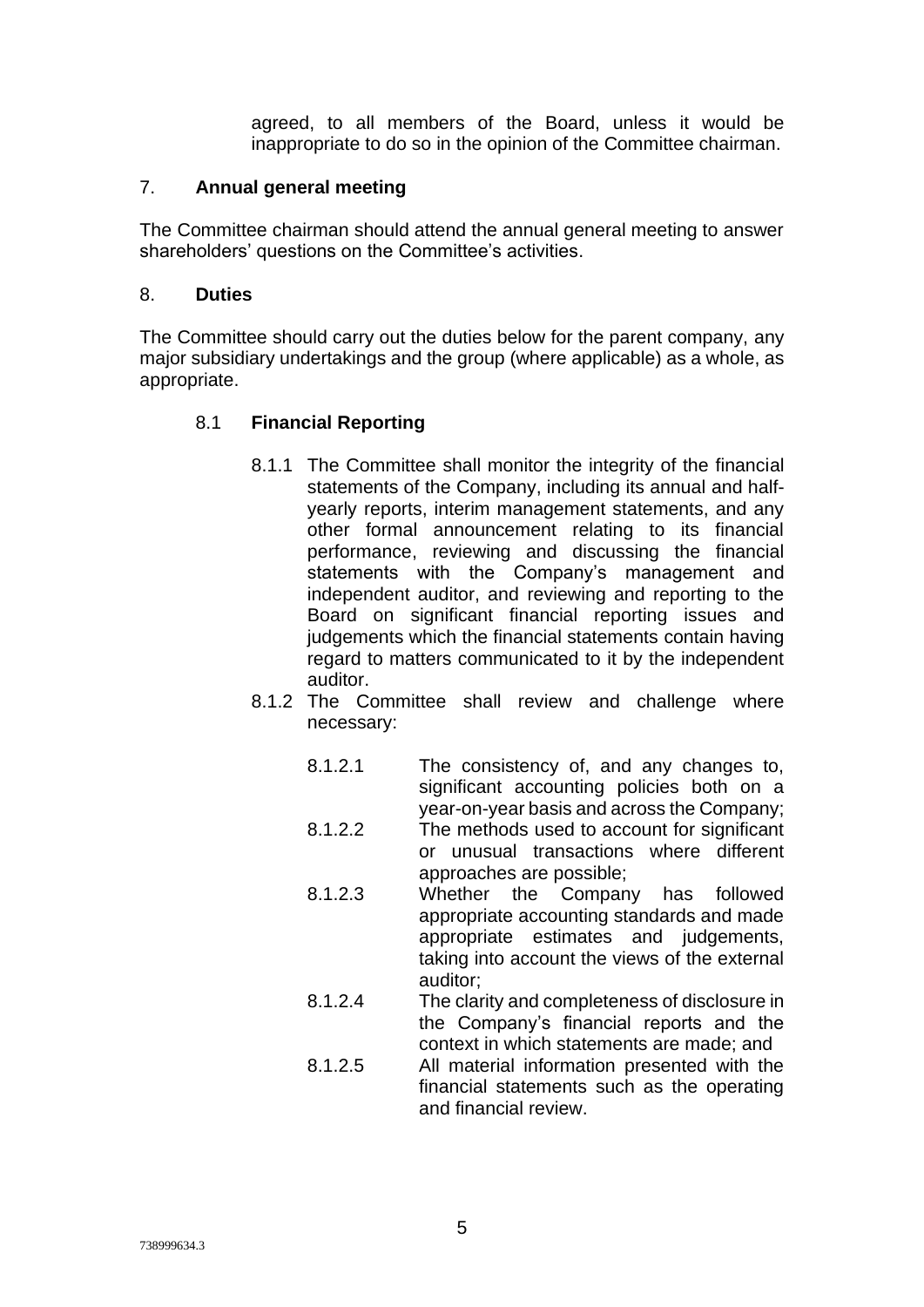8.1.3 Where the Committee is not satisfied with any aspect of the proposed financial reporting by the Company, it shall report its views to the Board.

#### 8.2 **Narrative reporting**

Where requested by the Board, the Committee should review the content of the annual report and accounts and advise the Board on whether, taken as a whole, it is fair, balanced and understandable and provides the information necessary for shareholders to assess the company's performance, business model and strategy.

### 8.3 **Internal Controls and Risk Management Systems**

The Committee shall:

- 8.3.1 keep under review the adequacy and effectiveness of the Company's internal controls and risk management systems and disclosure controls and procedures; and
- 8.3.2 review and approve any statement to be included in the annual report concerning internal controls and risk management and disclosure controls and procedures.

### 8.4 **Compliance, Whistleblowing and Fraud**

The Committee shall

- 8.4.1 Review the adequacy and security of the Company's arrangements for its employees to raise concerns, in confidence, about possible wrongdoing in financial reporting or other matters. The Committee shall ensure that these arrangements allow proportionate and independent investigations of such matters and appropriate follow-up action.
- 8.4.2 Review the Company's procedures for detecting fraud and establish procedures for (i) the receipt, retention and treatment of complaints received by the Company regarding accounting, internal accounting controls or auditing matters and (ii) the confidential, anonymous submission by employees of the Company of concerns regarding questionable accounting or auditing matters.
- 8.4.3 Review the Company's systems and controls for the prevention of bribery, including its Anti-Bribery and Anti-Corruption Policy, and receive reports on non-compliance.
- 8.4.4 Review the Company's Code of Business Conduct and Ethics and receive reports on non-compliance.
- 8.4.5 Regularly review the adequacy and effectiveness of the Company's anti-money laundering systems and controls.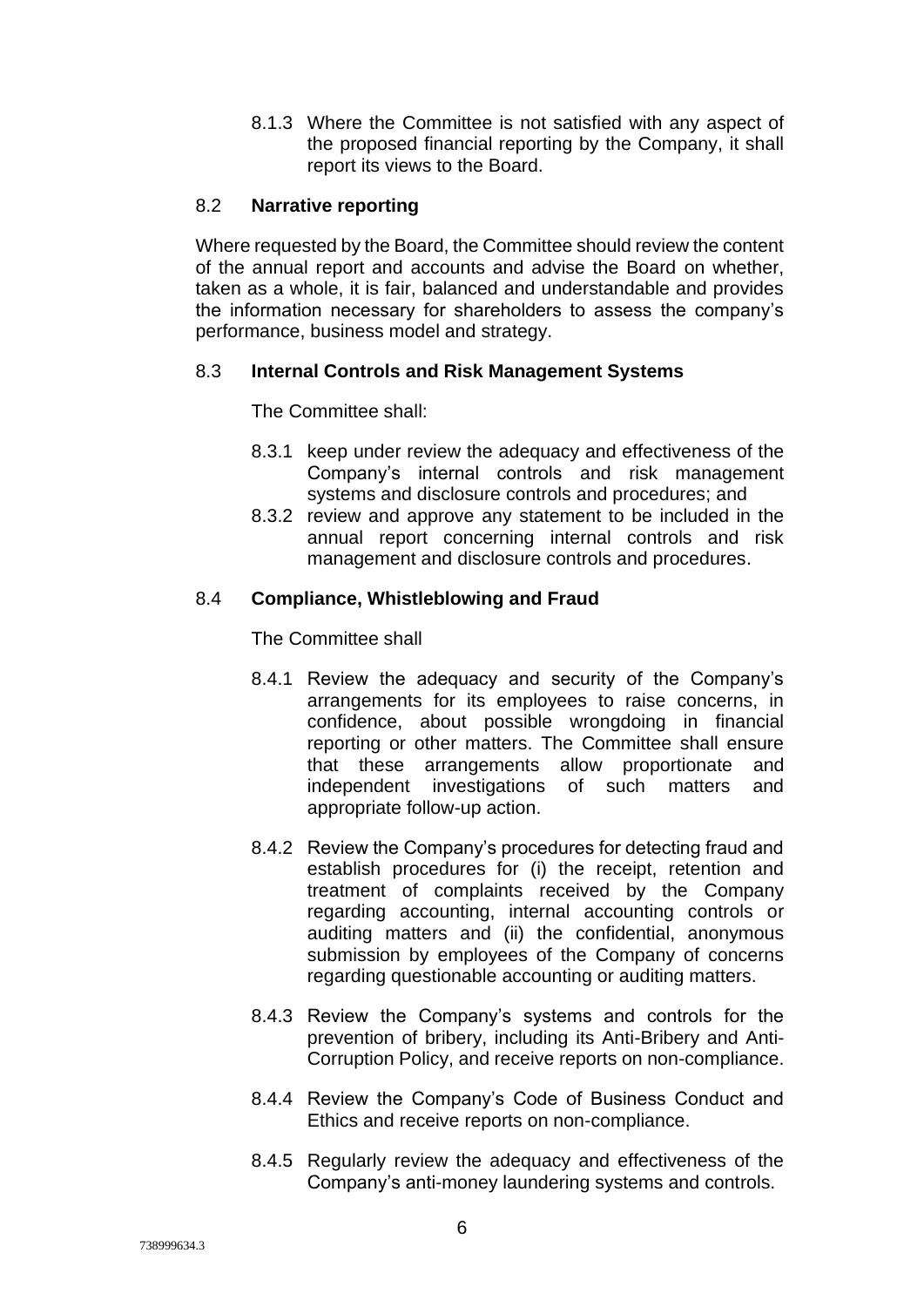8.4.6 Review regular reports from the compliance officer of the Company and keep under review the adequacy and effectiveness of the Company's compliance functions.

#### 8.5 **Internal Audit**

The Committee shall consider at least once a year whether there should be an internal audit function and make recommendations to the Board accordingly. The absence of such a function should be explained in the annual report.

#### 8.6 **External Audit**

The Committee shall:

- 8.6.1 Oversee the process in relation to and be solely and directly responsible for the appointment, re-appointment, evaluation and removal of the Company's independent auditors and if an auditor resigns the Committee shall investigate the issues leading to this and decide whether any action is required.
- 8.6.2 Oversee the relationship with the independent auditor including (but not limited to):
	- 8.6.2.1 Pre-approval of audit and non-audit fees, recommendations on their remuneration, (whether fees for audit or non-audit services) and that the level of fees is appropriate to enable an adequate audit to be conducted;
	- 8.6.2.2 Ensure procedures are in place to record all non-audit services undertaken by the Company's auditors;
	- 8.6.2.3 Approval of their terms of engagement, including any engagement letter issued at the start of each audit and the scope of the audit;
	- 8.6.2.4 assessing annually their independence, and objectivity taking into account relevant professional and regulatory requirements and the relationship with the auditor as a whole, including the provision of any nonaudit services and obtaining and reviewing the written disclosures and the letter from the independent auditor required by applicable requirements of the Public Company Accounting Oversight Board (the "PCAOB") regarding the independent auditor's communications with the Committee concerning independence;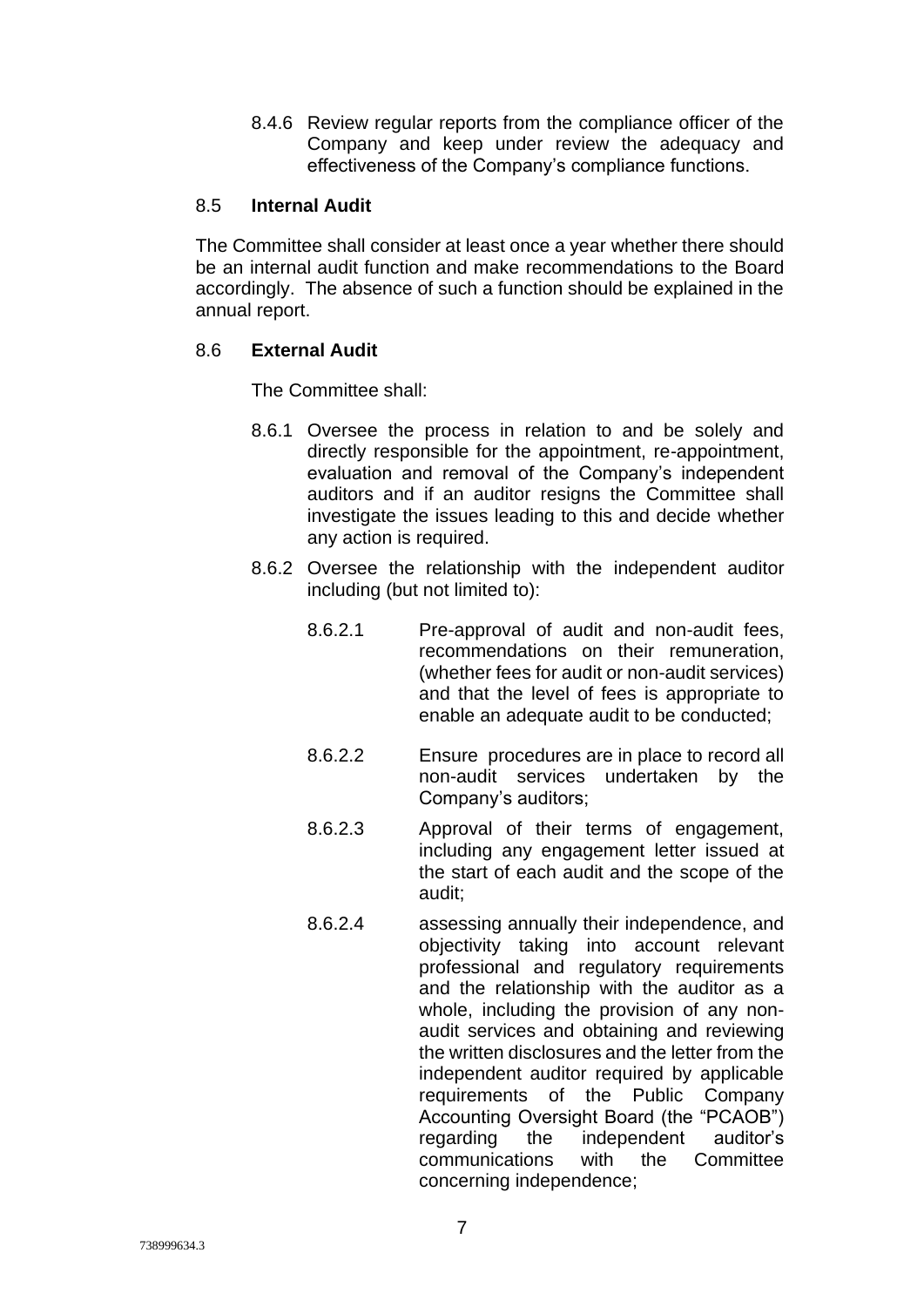- 8.6.2.5 satisfying itself that there are no relationships (such as family, employment, investment, financial or business) or services between the auditor and the Company (other than in the ordinary course of business) which could adversely affect the auditor's independence and objectivity;
- 8.6.2.6 agreeing with the Board on a policy on the employment of former employees of the Company's auditor, then monitoring the implementation of this policy;
- 8.6.2.7 monitoring the auditor's compliance with relevant ethical and professional guidance on the rotation of audit partners, the level of fees paid by the Company compared to the overall fee income of the firm, office and partner and other related requirements; and
- 8.6.2.8 assessing annually their qualifications, expertise and resources and the effectiveness of the audit process which shall include a report from the external auditor on their own internal quality procedures; and
- 8.6.2.9 setting the compensation of the independent auditor.
- 8.6.3 Meet regularly with the independent auditor including once at the planning stage before the audit and once after the audit at the reporting stage. The Committee shall meet the independent auditor at least once a year, without management being present, to discuss their remit and any issues arising from the audit.
- 8.6.4 Review and approve the annual audit plan and ensure that it is consistent with the scope of the audit engagement, having regard to the seniority, expertise and experience of the audit team.
- 8.6.5 Review the findings of the audit with the independent auditors. This shall include, but not be limited to, the following:
	- 8.6.5.1 a discussion of any major issues which arose during the audit;
	- 8.6.5.2 any accounting and audit judgements;
	- 8.6.5.3 levels of errors identified during the audit; and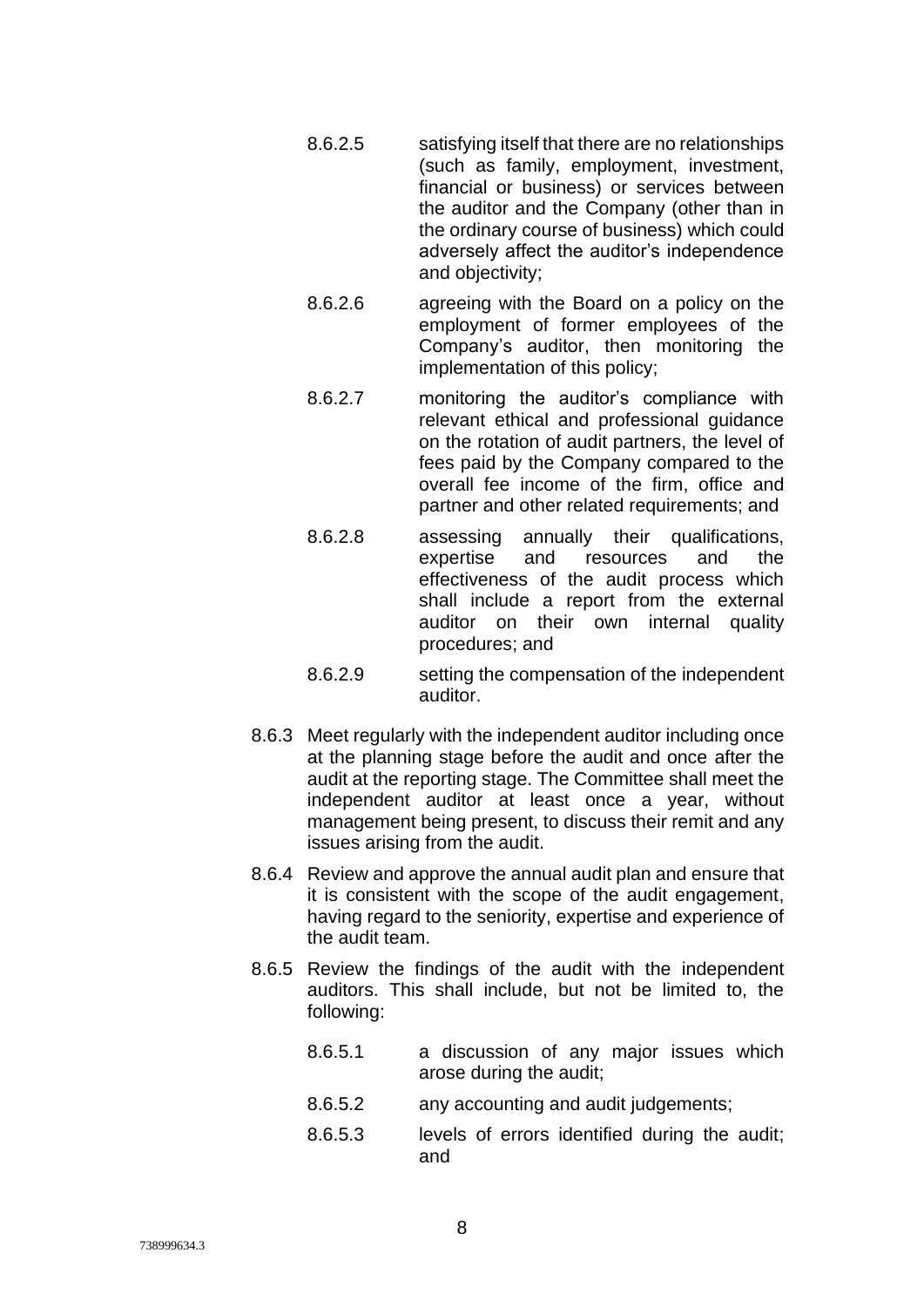8.6.5.4 the effectiveness of the audit.

The Committee should also:

- 8.6.6 review any representation letter(s) requested by the independent auditor before they are signed by management;
- 8.6.7 review the management letter and management's response to the auditor's findings and recommendations;
- 8.6.8 develop and implement a policy on the supply of non-audit services by the in auditor, taking into account any relevant ethical guidance on the matter; and
- 8.6.9 review any other reports and other considerations required to be made by the independent auditor regarding: (1) critical accounting policies and practices; (2) alternative treatments within generally accepted accounting principles for policies and practices related to material items that have been discussed with Company management. including ramifications of the use of such alternative disclosures and treatments, and the treatment preferred by the independent auditor; (3) other material written communications between the independent auditor and Company management; and (4) any other matters addressed in applicable standards and rules, including PCAOB standards and the rules of the U.S. Securities and Exchange Commission.

#### 9. **Related Party Transactions**

The Committee shall periodically review the Company's policies and procedures for reviewing and approving or ratifying "related person transactions", including the Company's Related Person Transaction Policy, and recommend any changes to the Board. In accordance with the Company's Related Person Transaction Policy and the Nasdaq rules, the Committee shall conduct appropriate review and oversight of all related person transactions for potential conflict of interest situations on an ongoing basis.

#### 10. **Reporting Responsibilities**

- 10.1 The Committee chairman shall report formally to the Board on its proceedings after each meeting on all matters within its duties and responsibilities. This report shall include:
	- 10.1.1 the significant issues that it considered in relation to the financial statements (required under paragraph 8.1.1) and how these were addressed;
	- 10.1.2 its assessment of the effectiveness of the external audit process (required under paragraph 8.6.2.8) and its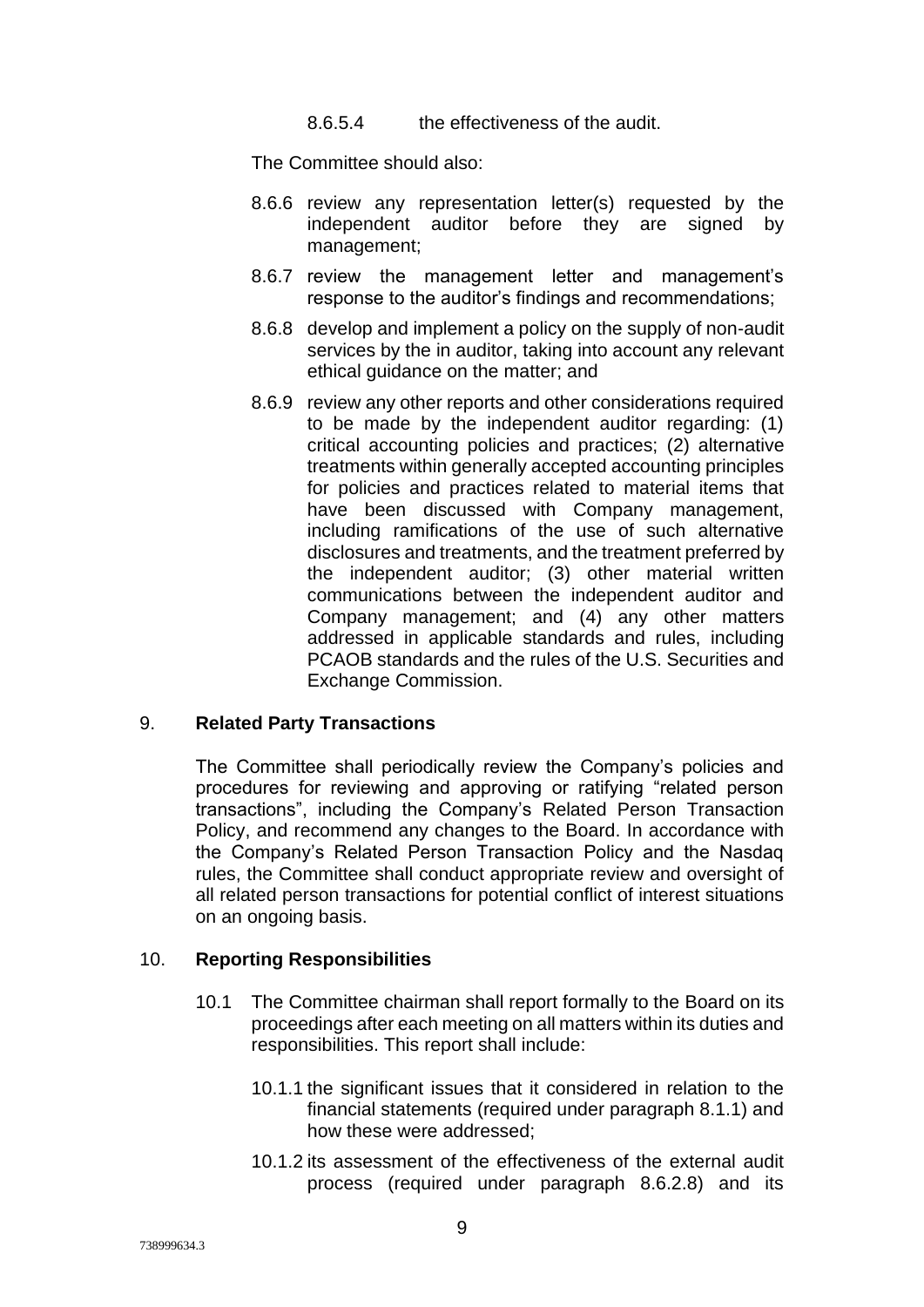oversight of the appointment or reappointment of the external audit; and

- 10.1.3 any other issues on which the Board has requested the Committee's opinion.
- 10.2 The Committee shall make whatever recommendations to the Board it deems appropriate on any area within its remit where action or improvement is needed.
- 10.3 The Committee shall produce a report on its activities to be included in the Company's annual report. The report should include an explanation of how the committee has addressed the effectiveness of the external audit process; and the significant issues that the committee considered in relation to the financial statements and how these issues were addressed, having regard to matters communicated to it by the auditor.
- 10.4. In the compiling the reports referred to in 9.1 and 9.3, the Committee should exercise judgement in deciding which of the issues it considers in relation to the financial statements are significant, but should include at least those matters that have informed the Board's assessment of whether the Company is a going concern. The report to shareholders need not repeat information disclosed elsewhere in the annual report and accounts, but could provide cross-references to that information.

#### 11. **Other Matters**

The Committee shall:

- 11.1 have access to sufficient resources in order to carry out its duties, including access to the company secretariat for assistance as required;
- 11.2 be provided with appropriate and timely training, both in the form of an induction programme for new members and on an ongoing basis for all members;
- 11.4 give due consideration to laws and regulations, the SEC rules, the Nasdaq rules, PCAOB rules and standards and other applicable rules, as appropriate;
- 11.5 be responsible for co-ordination of the internal and independent auditors;
- 11.6 oversee any investigation of activities which are within its terms of reference and act as a court of last resort;
- 11.7 work and liaise as necessary with all other Board committees;
- 11.8 at least once a year, review its own performance, constitution and terms of reference to ensure it is operating at maximum